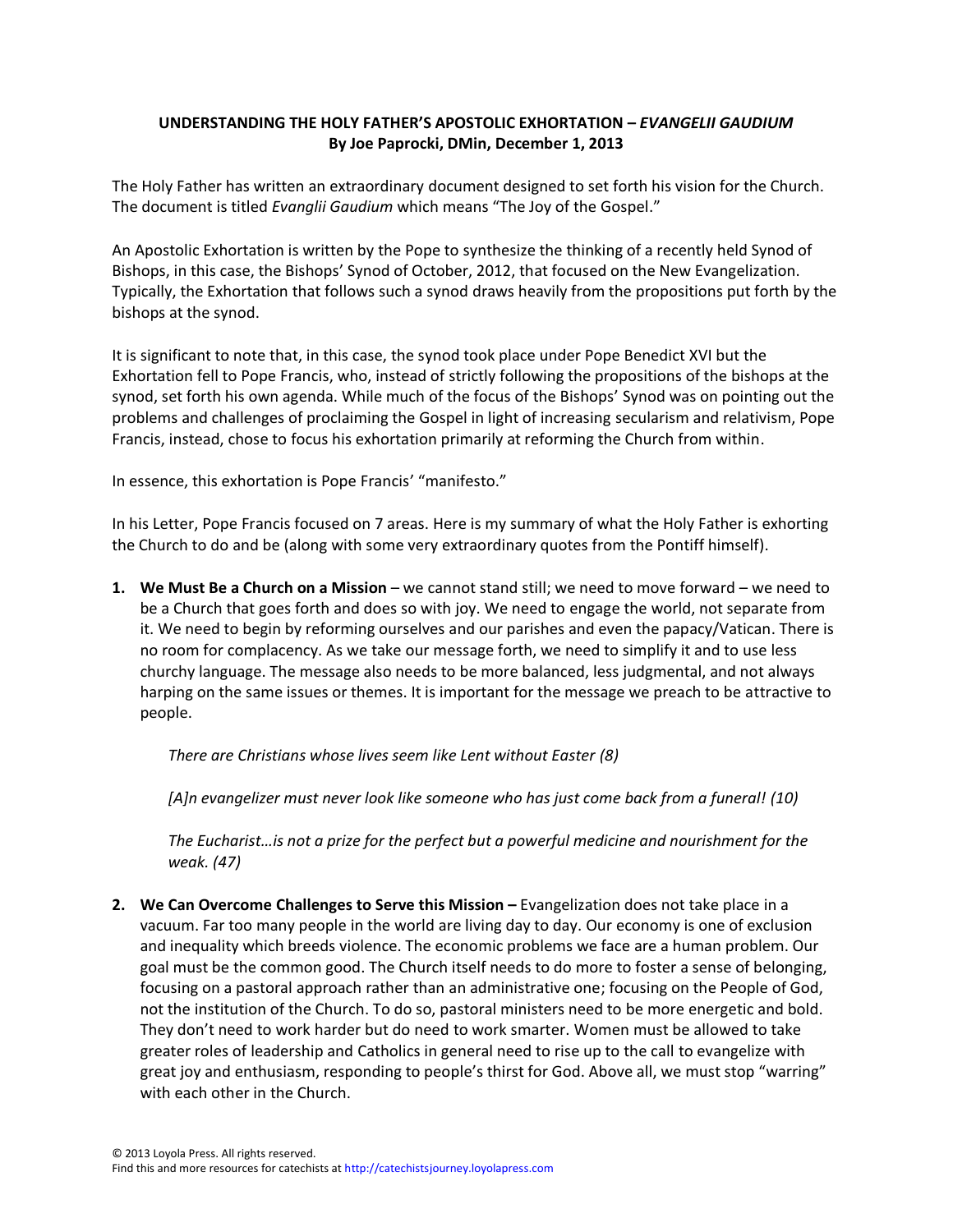How can it be that it is not a news item when an elderly homeless person dies of exposure, but it *is news when the stock market loses two points? This is a case of exclusion. (53)*

*Money must serve, not rule! (58)*

*One of the more serious temptations which stifles boldness and zeal is a defeatism which turns us into querulous and disillusioned pessimists, "sourpusses". Nobody can go off to battle unless he is fully convinced of victory beforehand. (85)*

**3. Everyone Needs to Proclaim the Good News** – The Church must not be an exclusive club and everyone must feel welcome. The Gospel must take flesh in every culture and this occurs primarily through popular piety which involves symbols more than words/reasoning. The Church thrives on diversity and seeks unity, not uniformity. We cannot expect every culture to imitate European Catholicism. Everyone who has experienced God's love is capable of proclaiming that love to others in their everyday lives, person to person.

*It always pains me greatly to discover how some Christian communities, and even consecrated persons, can tolerate different forms of enmity, division, calumny, defamation, vendetta, jealousy and the desire to impose certain ideas at all costs, even to persecutions which appear as veritable witch hunts. Whom are we going to evangelize if this is the way we act? (100)*

*But we need to create still broader opportunities for a more incisive female presence in the Church. (103)*

**4. We Need Better Homilies and a More Evangelizing Catechesis** – Homilies should not be lectures or entertainment. They should not be moralistic, doctrinaire, or overly exegetical. Rather, homilies should be brief, should put us in dialogue with God, give life and meaning, and be transformative. Homilists need to know the hearts of the faithful and be in touch with what they need to hear. They must prepare thoughtfully and prayerfully. Homilies must draw from the Scripture text and homilists must understand its meaning, allowing it to touch his heart. Homilists must use effective images to engage the assembly and must avoid churchy language. Simplicity, brevity, and focus are keys as is positivity. Likewise, catechesis needs to be more focused on transforming hearts, not just on acquiring information.

*We know that the faithful attach great importance to it, and that both they and their ordained ministers suffer because of homilies: the laity from having to listen to them and the clergy from having to preach them! It is sad that this is the case. (135)*

*A preacher who does not prepare is not "spiritual"; he is dishonest and irresponsible with the gifts he has received."(145)*

**5. Love of God Necessitates Love of Neighbor** – The Gospel is not simply a "me and God" experience nor is it a matter of doing a series of good deeds. It is the call to live in the reality of the Kingdom of God which is present in the here and now and is open to everyone. This calls us to work for the betterment of our world and for all those who live in it. Above all else, we must have an overriding concern for the wellbeing of those who are poor with whom we are called to live in solidarity. We